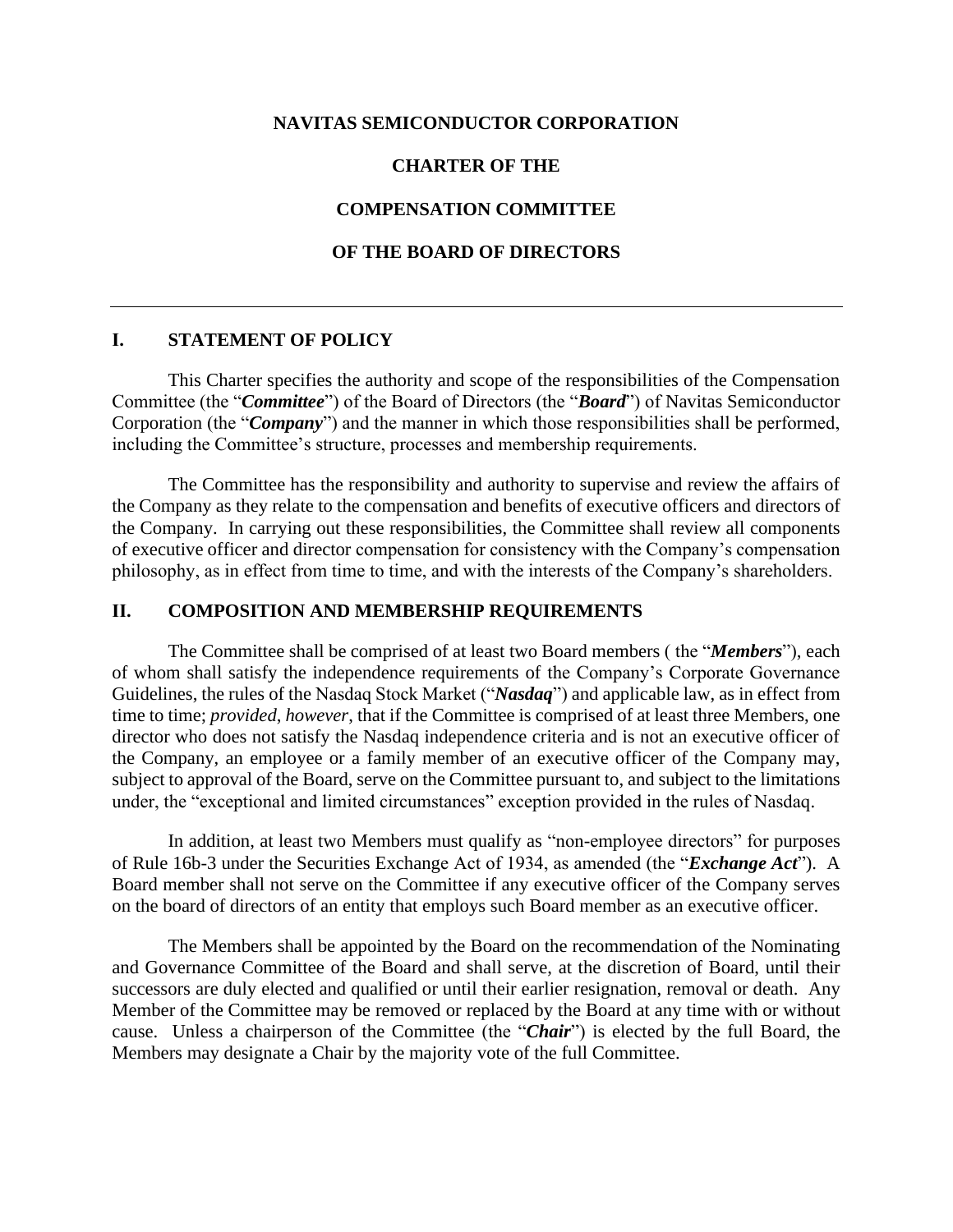In fulfilling its responsibilities, the Committee shall, to the extent permitted by law, be entitled to delegate any or all of its responsibilities to one or more subcommittees of the Committee comprised of one or more members of the Committee. To the extent necessary to comply with Rule 16b-3 under the Exchange Act, the "non-employee directors," acting as a subcommittee, shall have authority to act on behalf of the Committee.

## **III. OPERATING PRINCIPLES, MEETINGS AND COMMITTEE ACTION**

The Committee shall meet as often as it deems necessary or appropriate to fulfill its responsibilities hereunder, but not less frequently than four times each year. The Chair shall preside at all regular meetings of the Committee and shall set the agenda for each Committee meeting. The Committee shall maintain written minutes of its meetings, which minutes shall be filed with the minutes of the meetings of the Board.

Subject to the requirements of this Charter, applicable law, the rules and regulations promulgated by Nasdaq and the Securities and Exchange Commission (the "*SEC*"), the Committee may request that any employee of the Company attend any of its meetings or meet with any Committee member or any consultant or advisor to the Committee. The Committee shall meet at least annually with the Company's Chief Executive Officer (the "*CEO*") and such other senior executives of the Company as the Committee deems appropriate; *provided*, *however*, that the CEO may not be present during deliberations or voting regarding his or her compensation. The Committee shall meet periodically in executive sessions without the presence of management.

Formal action to be taken by the Committee shall be by the affirmative vote of at least a majority of the members present (in person or by telephone conference call) at a meeting at which a quorum is present or by unanimous written consent. A quorum shall consist of at least a majority of the members of the Committee. Any actions taken by the Committee during any period in which one or more of the Members fail for any reason to meet the membership requirements set forth above shall still constitute duly authorized actions of the Committee for all corporate purposes.

The Committee shall have the authority to obtain advice or assistance from compensation consultants, independent legal counsel, accounting or other advisors as appropriate to perform its duties hereunder. Without limiting the generality of the foregoing, the Committee shall have sole authority to retain or obtain the advice of any compensation consultant, independent legal counsel or other advisor to assist the Committee in the performance of its duties and shall be directly responsible for the appointment, compensation and oversight of the work of any compensation consultant, independent legal counsel or other advisor. Prior to selecting, or receiving advice from, any advisor, the Committee shall consider the independence of such advisor based on any applicable criteria specified by the SEC and Nasdaq, including Nasdaq Rule 5605(d)(3) (or any successor rule); provided, however, that the Committee shall not be prohibited from obtaining advice from advisors that it determines are not independent. The Company shall provide appropriate funding, as determined by the Committee, for payment of the fees and costs of any consultant, legal counsel or other advisor retained by the Committee to assist it in performing its duties hereunder.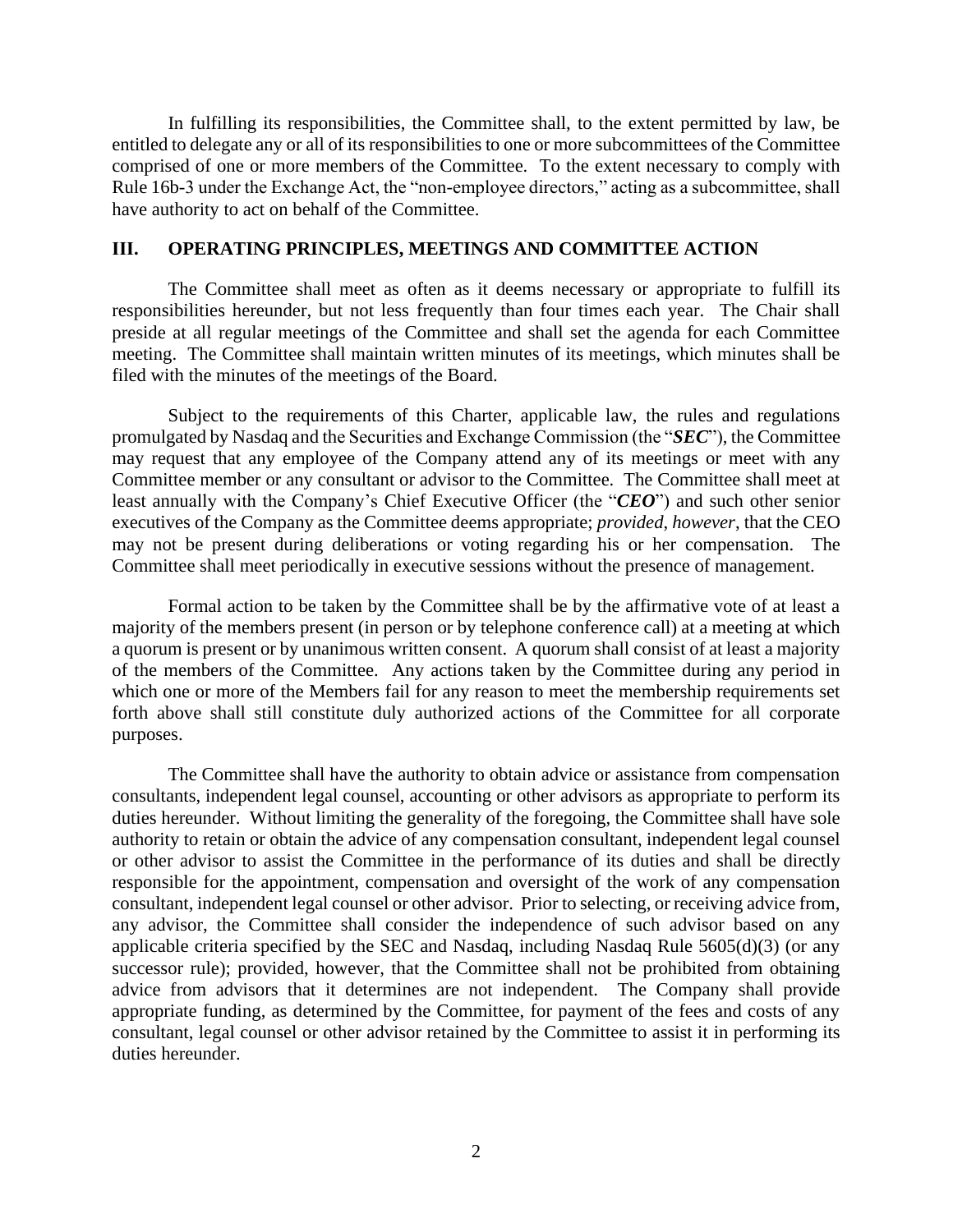# **IV. AUTHORITY AND RESPONSIBILITIES**

The Committee shall have the following authority and responsibilities, subject to such modification and additional authority as the Board may approve from time to time:

- Periodically review and advise the Board concerning the Company's overall compensation philosophy, policies and plans, including a review of both regional and industry compensation practices and trends.
- Identify any peer group of companies to be used for comparison purposes in connection with any review of executive officer compensation.
- Review and make recommendations to the Board regarding all factors to be considered in determining the compensation of the Company's CEO and all other executive officers (as defined under Rule 16a-1(f) under the Exchange Act) (including but not limited to salary, bonus, incentive compensation, equity awards, benefits and perquisites), and evaluate the performance of the CEO and the executive officers in light of these factors. In reviewing and making recommendations regarding executive compensation, the Committee shall consider the results of the most recent shareholder advisory vote on executive compensation required by Section 14A of the Exchange Act, if and when applicable.
- Review and make recommendations to the Board regarding director compensation and benefits for service on the Board and Board committees.
- Make recommendations to the Board regarding the establishment and terms of the Company's incentive compensation plans and equity-based plans and administer such plans.
- Recommend to the Board stock ownership guidelines for the Company's executive officers and non-employee directors, and periodically assess such guidelines and recommend revisions, as appropriate.
- Approve grants of options and other equity awards to all employees and executive officers other than to the Company's CEO and members of the Board under the Company's equity compensation plans, subject to and in accordance with the terms of such plans and such procedures or guidelines with respect to the grant of equity awards as may be adopted from time to time by the Board.
- Approve grants of options and other equity awards to all other eligible individuals under the Company's equity compensation plans, subject to and in accordance with the terms of such plans and such procedures or guidelines with respect to the grant of equity awards as may be adopted from time to time by the Board.